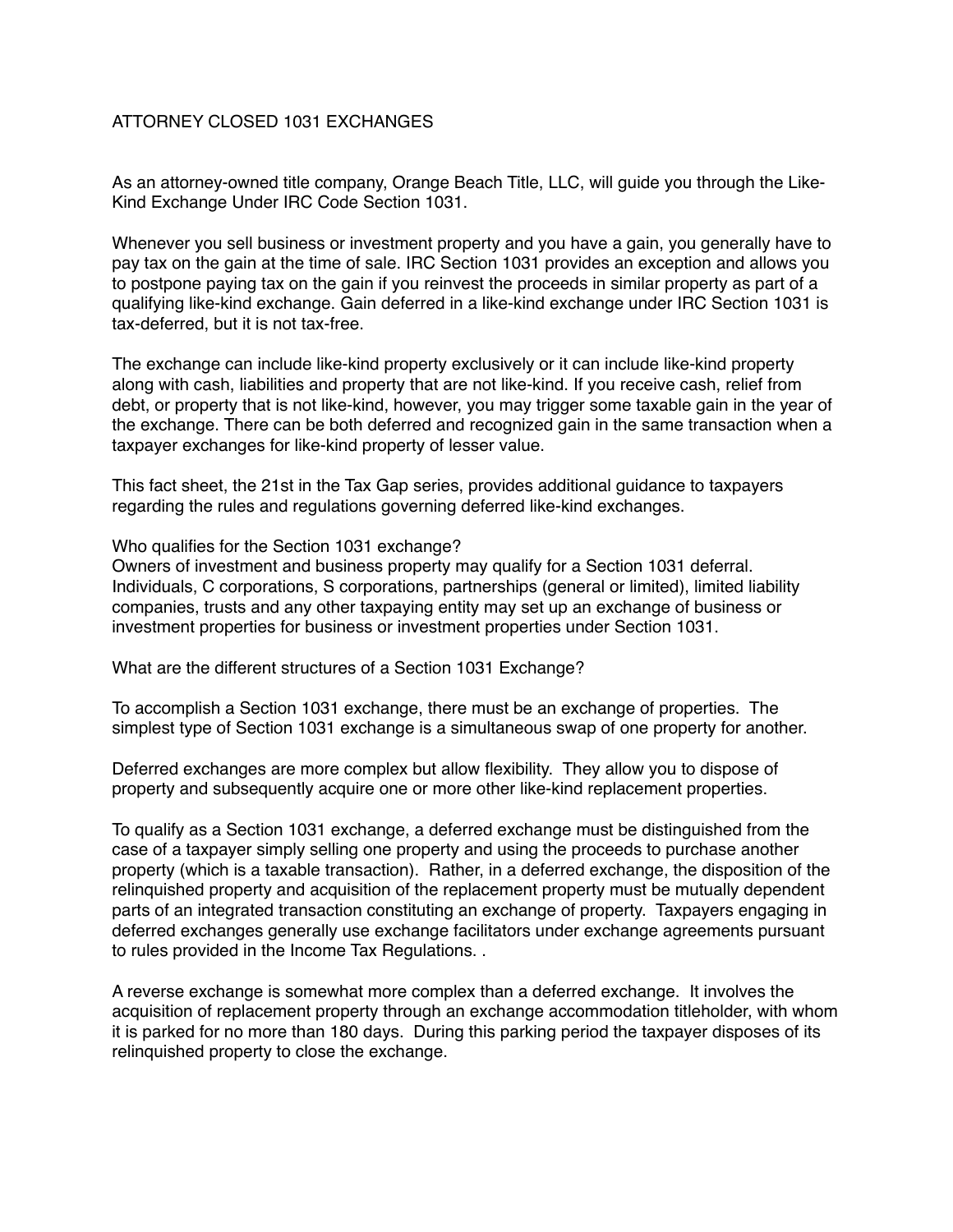What property qualifies for a Like-Kind Exchange?

Both the relinquished property you sell and the replacement property you buy must meet certain requirements.

Both properties must be held for use in a trade or business or for investment. Property used primarily for personal use, like a primary residence or a second home or vacation home, does not qualify for like-kind exchange treatment.

Both properties must be similar enough to qualify as "like-kind." Like-kind property is property of the same nature, character or class. Quality or grade does not matter. Most real estate will be like-kind to other real estate. For example, real property that is improved with a residential rental house is like-kind to vacant land. One exception for real estate is that property within the United States is not like-kind to property outside of the United States. Also, improvements that are conveyed without land are not of like kind to land.

Real property and personal property can both qualify as exchange properties under Section 1031; but real property can never be like-kind to personal property. In personal property exchanges, the rules pertaining to what qualifies as like-kind are more restrictive than the rules pertaining to real property. As an example, cars are not like-kind to trucks.

Finally, certain types of property are specifically excluded from Section 1031 treatment. Section 1031 does not apply to exchanges of:

Inventory or stock in trade Stocks, bonds, or notes Other securities or debt Partnership interests Certificates of trust

What are the time limits to complete a Section 1031 Deferred Like-Kind Exchange? While a like-kind exchange does not have to be a simultaneous swap of properties, you must meet two time limits or the entire gain will be taxable. These limits cannot be extended for any circumstance or hardship except in the case of presidentially declared disasters.

The first limit is that you have 45 days from the date you sell the relinquished property to identify potential replacement properties. The identification must be in writing, signed by you and delivered to a person involved in the exchange like the seller of the replacement property or the qualified intermediary. However, notice to your attorney, real estate agent, accountant or similar persons acting as your agent is not sufficient.

Replacement properties must be clearly described in the written identification. In the case of real estate, this means a legal description, street address or distinguishable name. Follow the IRS guidelines for the maximum number and value of properties that can be identified.

The second limit is that the replacement property must be received and the exchange completed no later than 180 days after the sale of the exchanged property or the due date (with extensions) of the income tax return for the tax year in which the relinquished property was sold,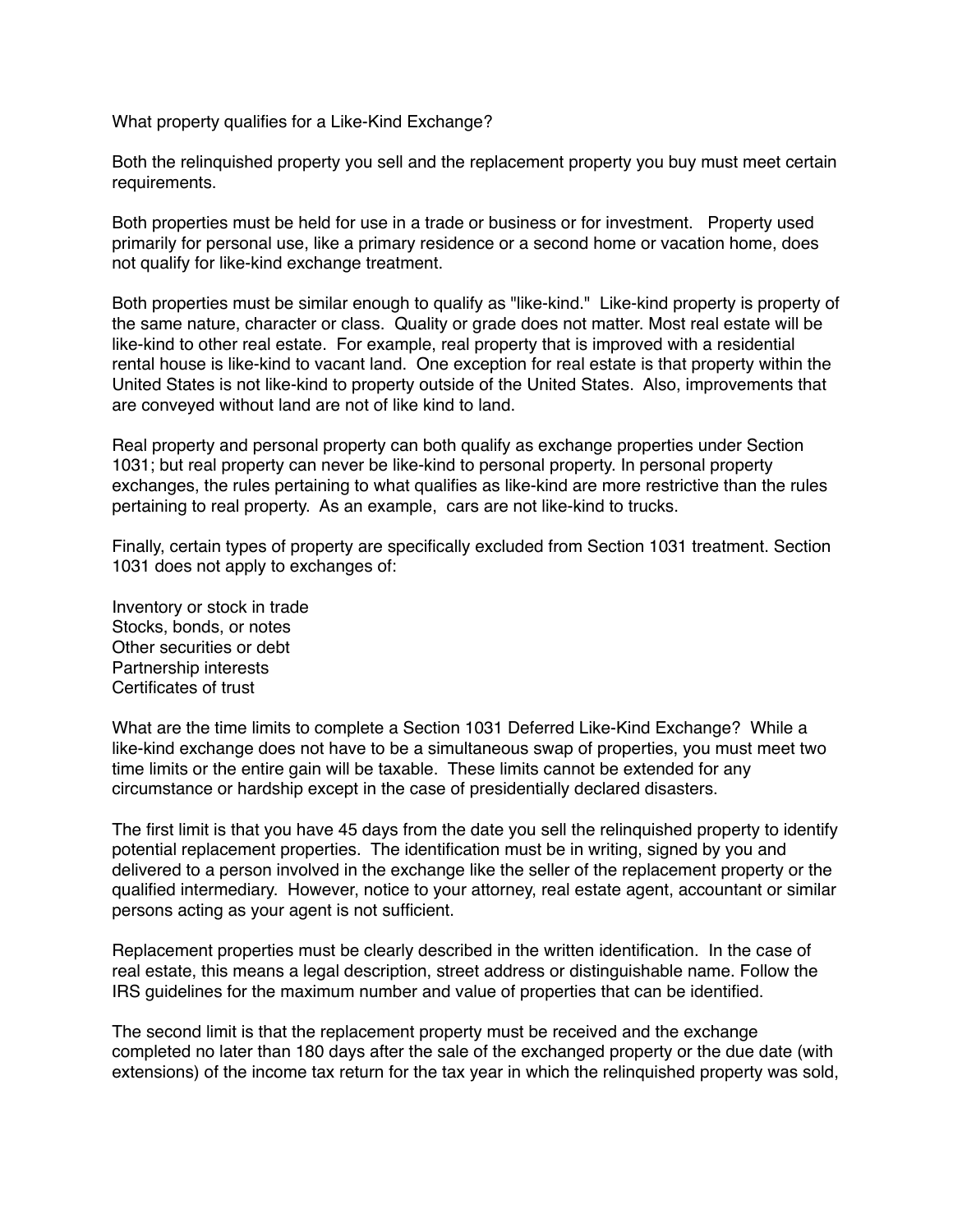whichever is earlier. The replacement property received must be substantially the same as property identified within the 45-day limit described above.

Are there restrictions for deferred and reverse exchanges?

It is important to know that taking control of cash or other proceeds before the exchange is complete may disqualify the entire transaction from like-kind exchange treatment and make ALL gain immediately taxable.

If cash or other proceeds that are not like-kind property are received at the conclusion of the exchange, the transaction will still qualify as a like-kind exchange. Gain may be taxable, but only to the extent of the proceeds that are not like-kind property.

One way to avoid premature receipt of cash or other proceeds is to use a qualified intermediary or other exchange facilitator to hold those proceeds until the exchange is complete.

You can not act as your own facilitator. In addition, your agent (including your real estate agent or broker, investment banker or broker, accountant, attorney, employee or anyone who has worked for you in those capacities within the previous two years) can not act as your facilitator.

Be careful in your selection of a qualified intermediary as there have been recent incidents of intermediaries declaring bankruptcy or otherwise being unable to meet their contractual obligations to the taxpayer. These situations have resulted in taxpayers not meeting the strict timelines set for a deferred or reverse exchange, thereby disqualifying the transaction from Section 1031 deferral of gain. The gain may be taxable in the current year while any losses the taxpayer suffered would be considered under separate code sections.

How do you compute the basis in the new property? It is critical that you and your tax representative adjust and track basis correctly to comply with Section 1031 regulations.

Gain is deferred, but not forgiven, in a like-kind exchange. You must calculate and keep track of your basis in the new property you acquired in the exchange.

The basis of property acquired in a Section 1031 exchange is the basis of the property given up with some adjustments. This transfer of basis from the relinguished to the replacement property preserves the deferred gain for later recognition. A collateral affect is that the resulting depreciable basis is generally lower than what would otherwise be available if the replacement property were acquired in a taxable transaction.

When the replacement property is ultimately sold (not as part of another exchange), the original deferred gain, plus any additional gain realized since the purchase of the replacement property, is subject to tax.

How do you report Section 1031 Like-Kind Exchanges to the IRS? You must report an exchange to the IRS on Form 8824, Like-Kind Exchanges and file it with your tax return for the year in which the exchange occurred.